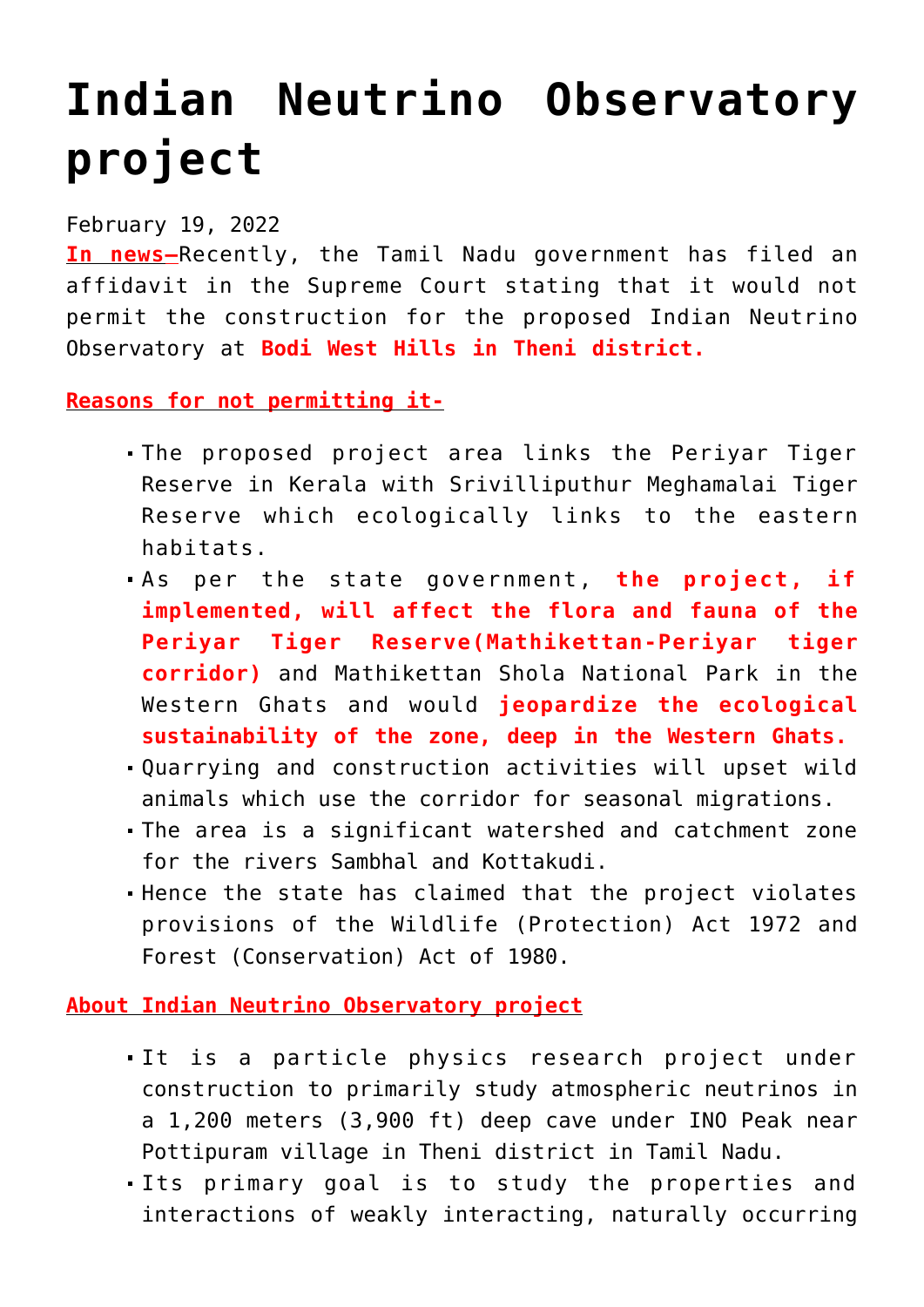particles, called neutrinos.

- The project was conceived in 2005, a site under the Bodi West Hills in Tamil Nadu's Theni district was identified by 2009 and a Rs 1,500 crore fund was proposed by 2015.
- But the project, dogged by delays and a legal battle, has been a non-starter.
- The INO proposal consists of creating two underground laboratory caverns with a rock cover of more than 1000 meters all around to house detectors and control equipment and an access tunnel of length 2 km to reach the underground laboratory.



- The project proposal comprises 26.825 hectares of revenue land above ground and 4.62 hectares of land underground, comprising the tunnels and lab caverns.
- The project is anticipated to provide a precise measurement of neutrino mixing parameters.
- It is one of the biggest experimental particle physics projects undertaken in India and some of the partners of the project are Tata Institute of Fundamental Research (TIFR), Mumbai, Bhabha Atomic Research Centre (BARC), Mumbai, Institute of Mathematical Sciences (IMSc), Chennai.
- The underground laboratory planned a 50-kiloton magnetized iron calorimeter detector to detect atmospheric neutrinos.
- When completed, the main magnetized iron calorimeter (ICAL) experiment will include the world's largest